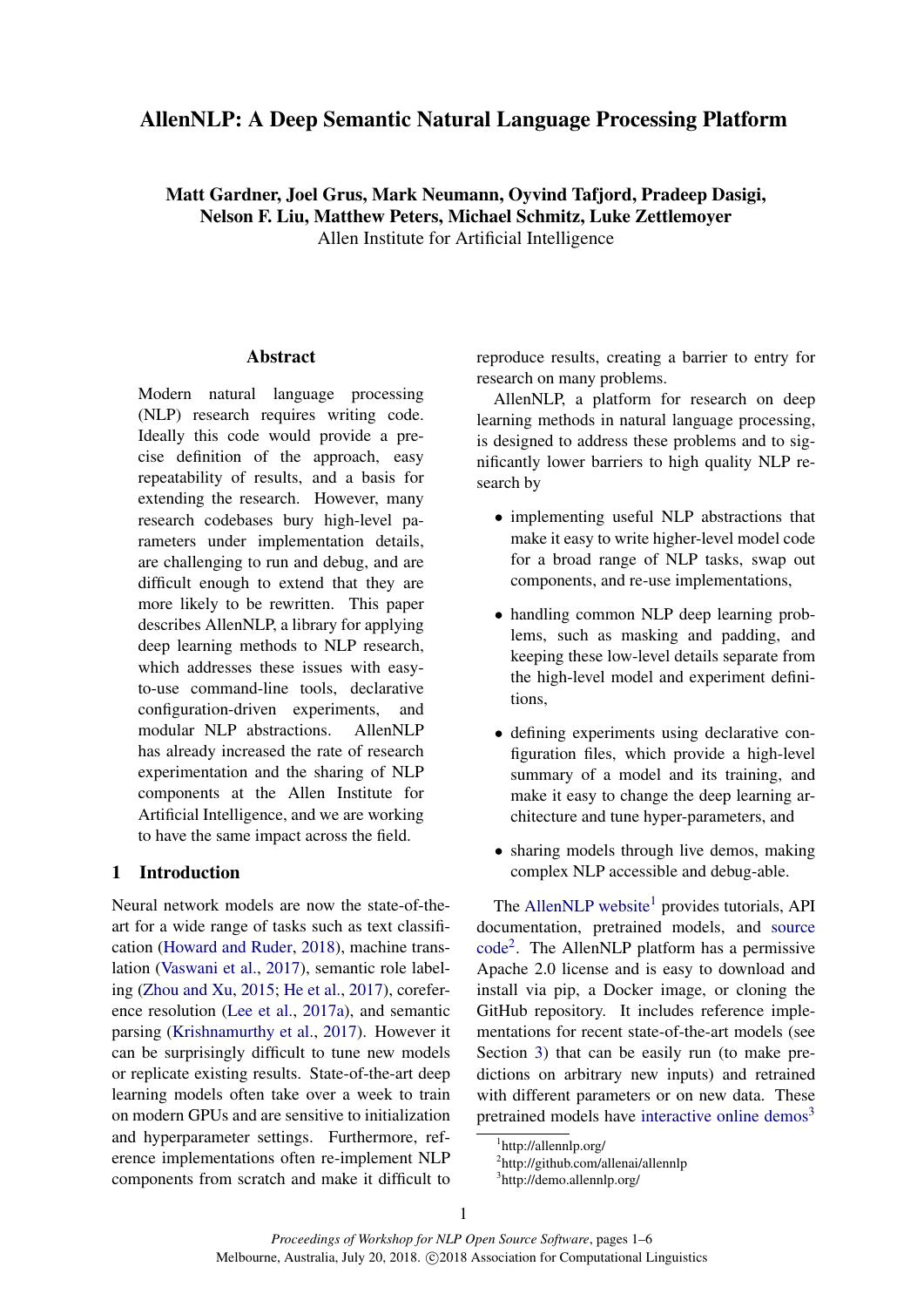with visualizations to help interpret model decisions and make predictions accessible to others. The reference implementations provide examples of the framework functionality (Section [2\)](#page-1-0) and also serve as baselines for future research.

AllenNLP is an ongoing open-source effort maintained by several full-time engineers and researchers at the Allen Institute for Artificial Intelligence, as well as interns from top PhD programs and contributors from the broader NLP community. It is used widespread internally for research on common sense, logical reasoning, and stateof-the-art NLP components such as: constituency parsers, semantic parsing, and word representations. AllenNLP is gaining traction externally and we want to invest to make it the standard for advancing NLP research using PyTorch.

### <span id="page-1-0"></span>2 Library Design

AllenNLP is a platform designed specifically for deep learning and NLP research. AllenNLP is built on PyTorch [\(Paszke et al.,](#page-4-4) [2017\)](#page-4-4), which provides many attractive features for NLP research. PyTorch supports dynamic networks, has a clean "Pythonic" syntax, and is easy to use.

The AllenNLP library provides (1) a flexible data API that handles intelligent batching and padding, (2) high-level abstractions for common operations in working with text, and (3) a modular and extensible experiment framework that makes doing good science easy.

AllenNLP maintains [a high test coverage of](https://codecov.io/gh/allenai/allennlp) over  $90\%$ <sup>[4](#page-1-1)</sup> to ensure its components and models are working as intended. Library features are built with testability in mind so new components can maintain a similar test coverage.

## 2.1 Text Data Processing

AllenNLP's data processing API is built around the notion of Fields. Each Field represents a single input array to a model. Fields are grouped together in Instances that represent the examples for training or prediction.

The Field API is flexible and easy to extend, allowing for a unified data API for tasks as diverse as tagging, semantic role labeling, question answering, and textual entailment. To represent the SQuAD dataset [\(Rajpurkar et al.,](#page-5-2) [2016\)](#page-5-2), for example, which has a question and a passage as inputs and a span from the passage as output, each training Instance comprises a TextField for the question, a TextField for the passage, and a SpanField representing the start and end positions of the answer in the passage.

The user need only read data into a set of Instance objects with the desired fields, and the library can automatically sort them into batches with similar sequence lengths, pad all sequences in each batch to the same length, and randomly shuffle the batches for input to a model.

#### <span id="page-1-2"></span>2.2 NLP-Focused Abstractions

AllenNLP provides a high-level API for building models, with abstractions designed specifically for NLP research. By design, the code for a model actually specifies a *class* of related models. The researcher can then experiment with various architectures within this class by simply changing a configuration file, without having to change any code.

The library has many abstractions that encapsulate common decision points in NLP models. Key examples are: (1) how text is represented as vectors, (2) how vector sequences are modified to produce new vector sequences, (3) how vector sequences are merged into a single vector.

**TokenEmbedder:** This abstraction takes input arrays generated by e.g. a TextField and returns a sequence of vector embeddings. Through the use of polymorphism and AllenNLP's experiment framework (see Section [2.3\)](#page-2-1), researchers can easily switch between a wide variety of possible word representations. Simply by changing a configuration file, an experimenter can choose between pre-trained word embeddings, word embeddings concatenated with a character-level CNN encoding, or even pre-trained model token-incontext embeddings [\(Peters et al.,](#page-5-3) [2017\)](#page-5-3), which allows for easy controlled experimentation.

**Seq2SeqEncoder:** A common operation in deep NLP models is to take a sequence of word vectors and pass them through a recurrent network to encode contextual information, producing a new sequence of vectors as output. There is a large number of ways to do this, including LSTMs [\(Hochreiter and Schmidhuber,](#page-4-5) [1997\)](#page-4-5), GRUs [\(Cho et al.,](#page-4-6) [2014\)](#page-4-6), intra-sentence attention [\(Cheng et al.,](#page-4-7) [2016\)](#page-4-7), recurrent additive networks [\(Lee et al.,](#page-4-8) [2017b\)](#page-4-8), and many more. AllenNLP's Seq2SeqEncoder abstracts away the decision of which particular encoder to use, allow-

<span id="page-1-1"></span><sup>4</sup> https://codecov.io/gh/allenai/allennlp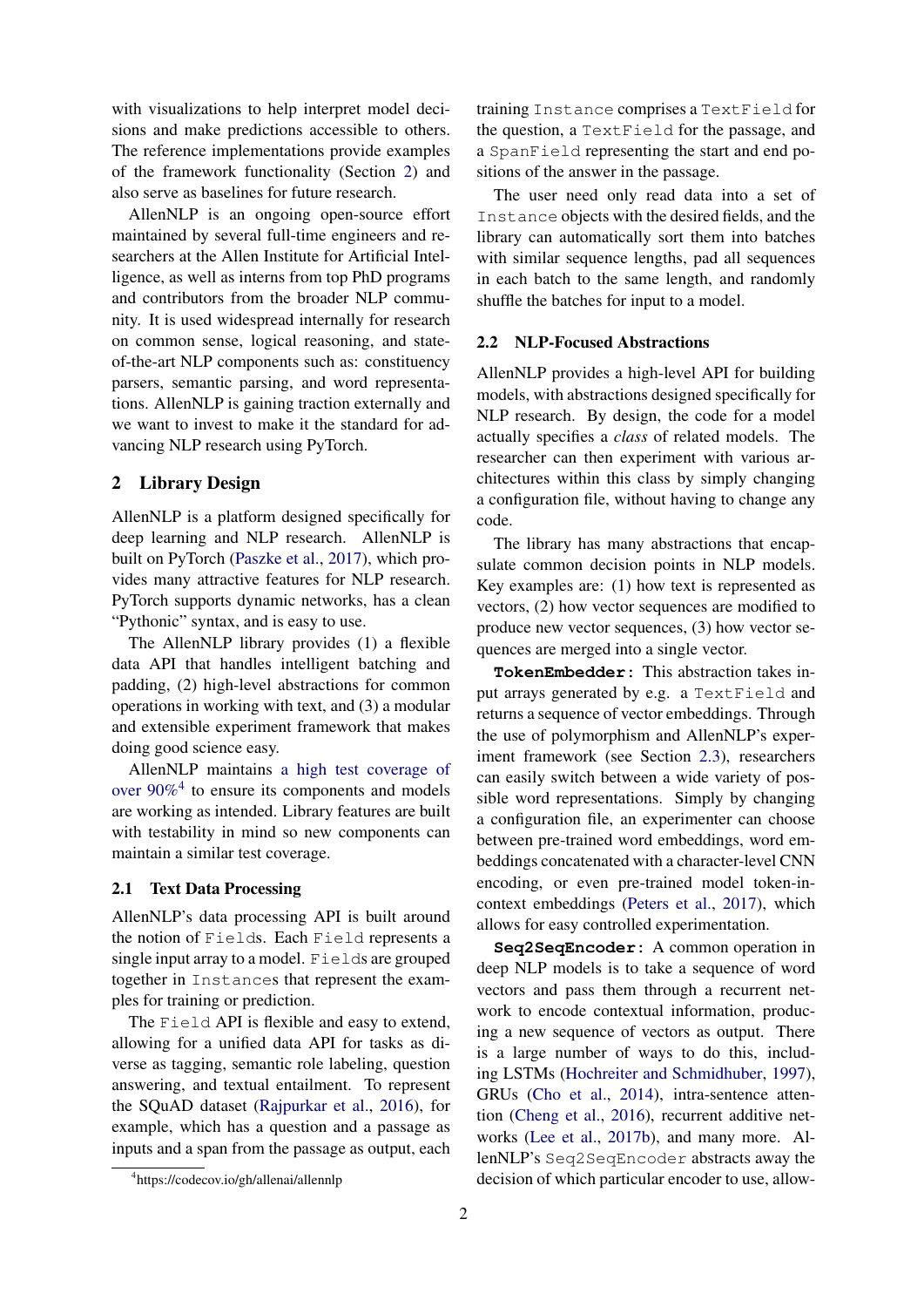ing the user to build an encoder-agnostic model and specify the encoder via configuration. In this way, a researcher can easily explore new recurrent architectures; for example, they can replace the LSTMs in *any model* that uses this abstraction with any other encoder, measuring the impact across a wide range of models and tasks.

**Seq2VecEncoder:** Another common operation in NLP models is to merge a sequence of vectors into a single vector, using either a recurrent network with some kind of averaging or pooling, or using a convolutional network. This operation is encapsulated in AllenNLP by a Seq2VecEncoder. This abstraction again allows the model code to only describe a *class* of similar models, with particular instantiations of that model class being determined by a configuration file.

**SpanExtractor:** A recent trend in NLP is to build models that operate on *spans* of text, instead of on *tokens*. State-of-the-art models for coreference resolution [\(Lee et al.,](#page-4-2) [2017a\)](#page-4-2), constituency parsing [\(Stern et al.,](#page-5-4) [2017\)](#page-5-4), and semantic role labeling [\(He et al.,](#page-4-1) [2017\)](#page-4-1) all operate in this way. Support for building this kind of model is built into AllenNLP, including a SpanExtractor abstraction that determines how span vectors get computed from sequences of token vectors.

#### <span id="page-2-1"></span>2.3 Experimental Framework

The primary design goal of AllenNLP is to make it easy to do good science with controlled experiments. Because of the abstractions described in Section [2.2,](#page-1-2) large parts of the model architecture and training-related hyper-parameters can be configured outside of model code. This makes it easy to clearly specify the important decisions that define a new model in configuration, and frees the researcher from needing to code all of the implementation details from scratch.

This architecture design is accomplished in AllenNLP using a  $HOCON<sup>5</sup>$  $HOCON<sup>5</sup>$  $HOCON<sup>5</sup>$  configuration file that specifies, e.g., which text representations and encoders to use in an experiment. The mapping from strings in the configuration file to instantiated objects in code is done through the use of a *registry*, which allows users of the library to add new implementations of any of the provided abstractions, or even to create their own new abstractions.

While some entries in the configuration file are optional, many are required and if unspecified AllenNLP will raise a ConfigurationError when reading the configuration. Additionally, when a configuration file is loaded, AllenNLP logs the configuration values, providing a record of both specified and default parameters for your model.

## <span id="page-2-0"></span>3 Reference Models

AllenNLP includes reference implementations of widely used language understanding models. These models demonstrate how to use the framework functionality presented in Section [2.](#page-1-0) They also have verified performance levels that closely match the original results, and can serve as comparison baselines for future research.

AllenNLP includes reference implementations for several tasks, including:

- Semantic Role Labeling (SRL) models recover the latent predicate argument structure of a sentence [\(Palmer et al.,](#page-4-9) [2005\)](#page-4-9). SRL builds representations that answer basic questions about sentence meaning; for example, "who" did "what" to "whom." The AllenNLP SRL model is a re-implementation of a deep BiLSTM model [\(He et al.,](#page-4-1) [2017\)](#page-4-1). The implemented model closely matches the published model which was state of the art in 2017, achieving a F1 of 78.9% on English Ontonotes 5.0 dataset using the CoNLL 2011/12 shared task format.
- Machine Comprehension (MC) systems take an evidence text and a question as input, and predict a span within the evidence that answers the question. AllenNLP includes a reference implementation of the BiDAF MC model [\(Seo et al.,](#page-5-5) [2017\)](#page-5-5) which was state of the art for the SQuAD benchmark [\(Rajpurkar](#page-5-2) [et al.,](#page-5-2) [2016\)](#page-5-2) in early 2017.
- Textual Entailment (TE) models take a pair of sentences and predict whether the facts in the first necessarily imply the facts in the second. The AllenNLP TE model is a reimplementation of the decomposable attention model [\(Parikh et al.,](#page-4-10) [2016\)](#page-4-10), a widely used TE baseline that was state-of-the-art on the SNLI dataset [\(Bowman et al.,](#page-4-11) [2015\)](#page-4-11) in late 2016. The AllenNLP TE model achieves

<span id="page-2-2"></span><sup>&</sup>lt;sup>5</sup>We use it as JSON with comments. See https://github.com/lightbend/config/blob/master/HOCON.md for the full spec.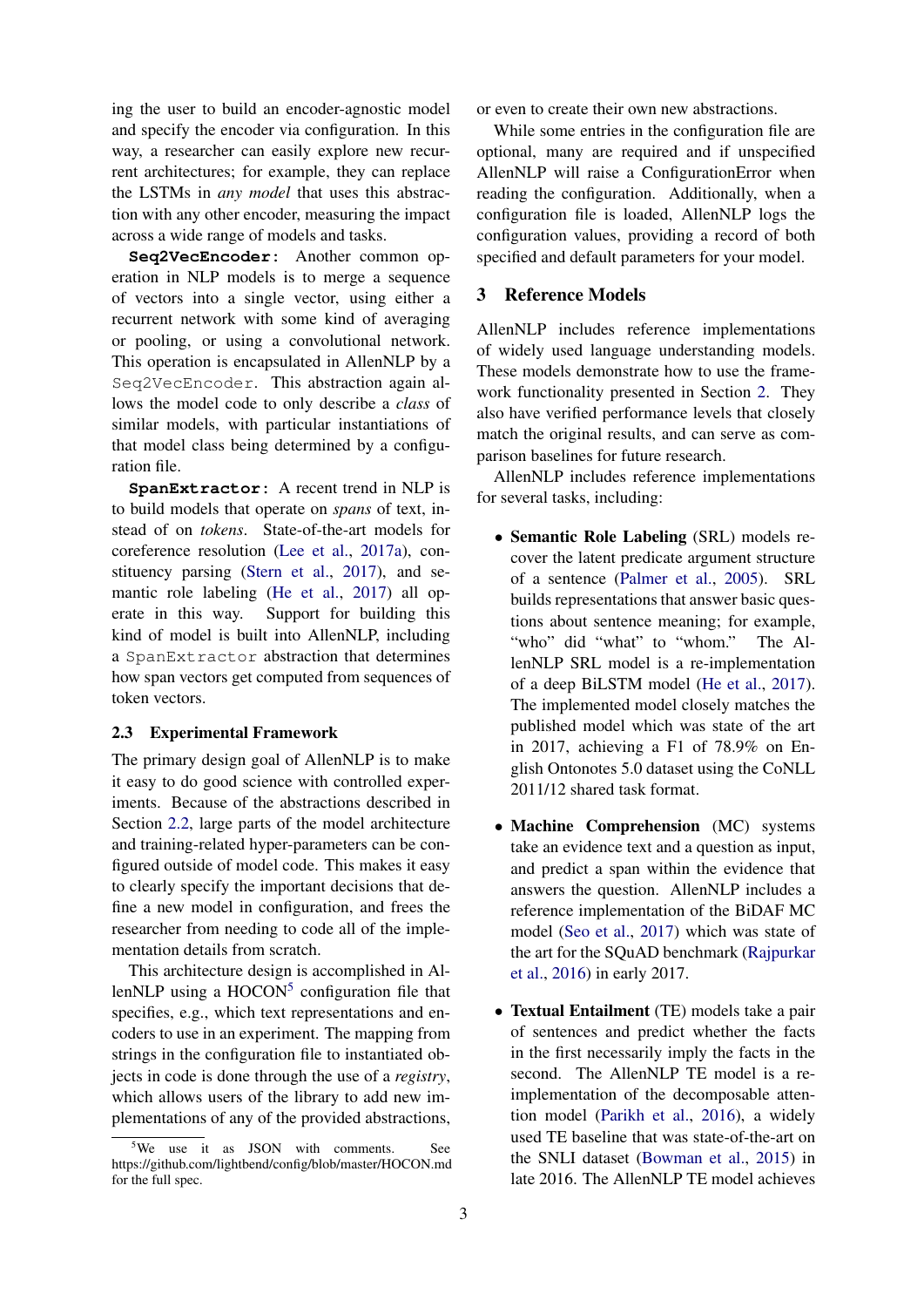an accuracy of 86.4% on the SNLI 1.0 test dataset, a 2% improvement on most publicly available implementations and a similar score as the original paper. Rather than pre-trained Glove vectors, this model uses ELMo embeddings [\(Peters et al.,](#page-5-6) [2018\)](#page-5-6), which are completely character based and account for the 2% improvement.

• A Constituency Parser breaks a text into sub-phrases, or constituents. Non-terminals in the tree are types of phrases and the terminals are the words in the sentence. The AllenNLP constituency parser is an implementation of a minimal neural model for constituency parsing based on an independent scoring of labels and spans [\(Stern](#page-5-4) [et al.,](#page-5-4) [2017\)](#page-5-4). This model uses ELMo embeddings [\(Peters et al.,](#page-5-6) [2018\)](#page-5-6), which are completely character based and improves single model performance from 92.6 F1 to 94.11 F1 on the Penn Tree bank, a 20% relative error reduction.

AllenNLP also includes a token embedder that uses pre-trained ELMo [\(Peters et al.,](#page-5-6) [2018\)](#page-5-6) representations. ELMo is a deep contextualized word representation that models both complex characteristics of word use (e.g., syntax and semantics) and how these uses vary across linguistic contexts (in order to model polysemy). ELMo embeddings significantly improve the state of the art across a broad range of challenging NLP problems, including question answering, textual entailment, and sentiment analysis.

Additional models are currently under development and are regularly released, including semantic parsing [\(Krishnamurthy et al.,](#page-4-3) [2017\)](#page-4-3) and multi-paragraph reading comprehension [\(Clark](#page-4-12) [and Gardner,](#page-4-12) [2017\)](#page-4-12). We expect the number of tasks and reference implementations to grow steadily over time. The most up-todate list of reference models is maintained at http://allennlp.org/models.

# 4 Related Work

Many existing NLP pipelines, such as Stanford CoreNLP [\(Manning et al.,](#page-4-13) [2014\)](#page-4-13) and spaCy<sup>[6](#page-3-0)</sup>, focus on predicting linguistic structures rather than modeling NLP architectures. While AllenNLP supports making predictions using pre-trained models, its core focus is on enabling novel research. This emphasis on configuring parameters, training, and evaluating is similar to Weka [\(Witten](#page-5-7) [and Frank,](#page-5-7) [1999\)](#page-5-7) or Scikit-learn [\(Pedregosa et al.,](#page-5-8) [2011\)](#page-5-8), but AllenNLP focuses on cutting-edge research in deep learning and is designed around declarative configuration of model architectures in addition to model parameters.

Most existing deep-learning toolkits are designed for general machine learning [\(Bergstra](#page-4-14) [et al.,](#page-4-14) [2010;](#page-4-14) [Yu et al.,](#page-5-9) [2014;](#page-5-9) [Chen et al.,](#page-4-15) [2015;](#page-4-15) [Abadi et al.,](#page-4-16) [2016;](#page-4-16) [Neubig et al.,](#page-4-17) [2017\)](#page-4-17), and can require significant effort to develop research infrastructure for particular model classes. Some, such as Keras [\(Chollet et al.,](#page-4-18) [2015\)](#page-4-18), do aim to make it easy to build deep learning models. Similar to how AllenNLP is an abstraction layer on top of PyTorch, Keras provides high-level abstractions on top of static graph frameworks such as Tensor-Flow. While Keras' abstractions and functionality are useful for general machine learning, they are somewhat lacking for NLP, where input data types can be very complex and dynamic graph frameworks are more often necessary.

Finally, AllenNLP is related to toolkits for deep learning research in dialog [\(Miller et al.,](#page-4-19) [2017\)](#page-4-19) and machine translation [\(Klein et al.,](#page-4-20) [2017\)](#page-4-20). Those toolkits support learning general functions that map strings (e.g. foreign language text or user utterances) to strings (e.g. English text or system responses). AllenNLP, in contrast, is a more general library for building models for any kind of NLP task, including text classification, constituency parsing, textual entailment, question answering, and more.

#### 5 Conclusion

The design of AllenNLP allows researchers to focus on the high-level summary of their models rather than the details, and to do careful, reproducible research. Internally at the Allen Institute for Artificial Intelligence the library is widely adopted and has improved the quality of our research code, spread knowledge about deep learning, and made it easier to share discoveries between teams. AllenNLP is gaining traction externally and is growing an open-source community of contributors <sup>[7](#page-3-1)</sup>. The AllenNLP team is com-

<span id="page-3-0"></span><sup>6</sup> https://spacy.io/

<span id="page-3-1"></span> $7S_{\text{PP}}$ GitHub stars and issues on https://github.com/allenai/allennlp<br>and mentions from publications at publications at https://www.semanticscholar.org/search?q=allennlp.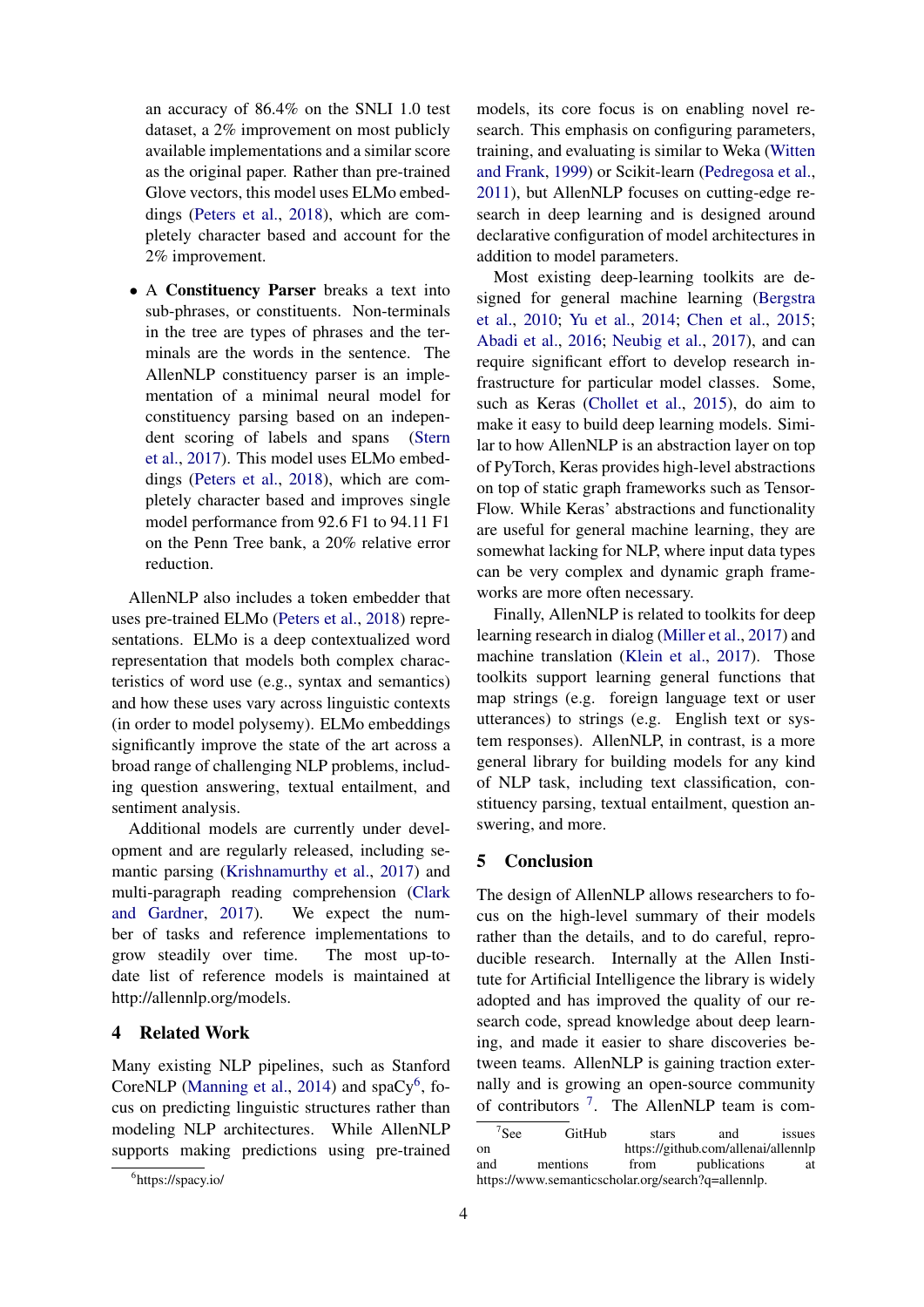mitted to continuing work on this library in order to enable better research practices throughout the NLP community and to build a community of researchers who maintain a collection of the best models in natural language processing.

### References

- <span id="page-4-16"></span>Martín Abadi, Ashish Agarwal, Paul Barham, Eugene Brevdo, Zhifeng Chen, Craig Citro, Greg S Corrado, Andy Davis, Jeffrey Dean, Matthieu Devin, et al. 2016. Tensorflow: Large-scale machine learning on heterogeneous distributed systems. *CoRR abs/1603.04467*.
- <span id="page-4-14"></span>James Bergstra, Olivier Breuleux, Frédéric Bastien, Pascal Lamblin, Razvan Pascanu, Guillaume Desjardins, Joseph Turian, David Warde-Farley, and Yoshua Bengio. 2010. Theano: A cpu and gpu math compiler in python. In *Proc. 9th Python in Science Conf*, pages 1–7.
- <span id="page-4-11"></span>Samuel R. Bowman, Gabor Angeli, Christopher Potts, and Christopher D. Manning. 2015. A large annotated corpus for learning natural language inference. In *Proceedings of the Conference on Empirical Methods in Natural Language Processing (EMNLP)*. Association for Computational Linguistics.
- <span id="page-4-15"></span>Tianqi Chen, Mu Li, Yutian Li, Min Lin, Naiyan Wang, Minjie Wang, Tianjun Xiao, Bing Xu, Chiyuan Zhang, and Zheng Zhang. 2015. Mxnet: A flexible and efficient machine learning library for heterogeneous distributed systems. *CoRR abs/1512.01274*.
- <span id="page-4-7"></span>Jianpeng Cheng, Li Dong, and Mirella Lapata. 2016. Long short-term memory-networks for machine reading. In *Proceedings of the Conference on Empirical Methods in Natural Language Processing (EMNLP)*.
- <span id="page-4-6"></span>Kyunghyun Cho, Bart van Merrienboer, Çaglar Gülçehre, Dzmitry Bahdanau, Fethi Bougares, Holger Schwenk, and Yoshua Bengio. 2014. [Learning](http://aclweb.org/anthology/D/D14/D14-1179.pdf) [phrase representations using RNN encoder-decoder](http://aclweb.org/anthology/D/D14/D14-1179.pdf) [for statistical machine translation.](http://aclweb.org/anthology/D/D14/D14-1179.pdf) In *Proceedings of the Conference on Empirical Methods in Natural Language Processing, (EMNLP)*, pages 1724–1734.
- <span id="page-4-18"></span>François Chollet et al. 2015. Keras. [https://](https://keras.io) [keras.io](https://keras.io).
- <span id="page-4-12"></span>Christopher T Clark and Matthew Gardner. 2017. Simple and effective multi-paragraph reading comprehension. *CoRR*, abs/1710.10723.
- <span id="page-4-1"></span>Luheng He, Kenton Lee, Mike Lewis, and Luke Zettlemoyer. 2017. Deep semantic role labeling: What works and whats next. In *Proceedings of the Association for Computational Linguistics (ACL)*.
- <span id="page-4-5"></span>Sepp Hochreiter and Jürgen Schmidhuber. 1997. Long short-term memory. *Neural computation*, 9(8):1735–1780.
- <span id="page-4-0"></span>Jeremy Howard and Sebastian Ruder. 2018. Finetuned language models for text classification. *CoRR*, abs/1801.06146.
- <span id="page-4-20"></span>Guillaume Klein, Yoon Kim, Yuntian Deng, Jean Senellart, and Alexander M. Rush. 2017. [Opennmt:](https://doi.org/10.18653/v1/P17-4012) [Open-source toolkit for neural machine translation.](https://doi.org/10.18653/v1/P17-4012) In *Proceedings of the 55th Annual Meeting of the Association for Computational Linguistics, ACL*, pages 67–72.
- <span id="page-4-3"></span>Jayant Krishnamurthy, Pradeep Dasigi, and Matthew Gardner. 2017. Neural semantic parsing with type constraints for semi-structured tables. In *EMNLP*.
- <span id="page-4-2"></span>Kenton Lee, Luheng He, Mike Lewis, and Luke Zettlemoyer. 2017a. End-to-end neural coreference resolution. In *Proceedings of the Conference on Empirical Methods in Natural Language Processing (EMNLP)*.
- <span id="page-4-8"></span>Kenton Lee, Omer Levy, and Luke Zettlemoyer. 2017b. Recurrent additive networks. *CoRR abs/1705.07393*.
- <span id="page-4-13"></span>Christopher D Manning, Mihai Surdeanu, John Bauer, Jenny Rose Finkel, Steven Bethard, and David Mc-Closky. 2014. The stanford corenlp natural language processing toolkit. In *Proceedings of the Association for Computational Linguistics (ACL) (System Demonstrations)*.
- <span id="page-4-19"></span>Alexander H. Miller, Will Feng, Dhruv Batra, Antoine Bordes, Adam Fisch, Jiasen Lu, Devi Parikh, and Jason Weston. 2017. [Parlai: A dialog research soft](https://aclanthology.info/papers/D17-2014/d17-2014)[ware platform.](https://aclanthology.info/papers/D17-2014/d17-2014) In *Proceedings of the Conference on Empirical Methods in Natural Language Processing, EMNLP*, pages 79–84.
- <span id="page-4-17"></span>Graham Neubig, Chris Dyer, Yoav Goldberg, Austin Matthews, Waleed Ammar, Antonios Anastasopoulos, Miguel Ballesteros, David Chiang, Daniel Clothiaux, Trevor Cohn, et al. 2017. Dynet: The dynamic neural network toolkit. *CoRR abs/1701.03980*.
- <span id="page-4-9"></span>Martha Palmer, Daniel Gildea, and Paul Kingsbury. 2005. The proposition bank: An annotated corpus of semantic roles. *Computational linguistics*, 31(1):71–106.
- <span id="page-4-10"></span>Ankur P Parikh, Oscar Täckström, Dipanjan Das, and Jakob Uszkoreit. 2016. A decomposable attention model for natural language inference. In *Proceedings of the Conference on Empirical Methods in Natural Language Processing (EMNLP)*.
- <span id="page-4-4"></span>Adam Paszke, Sam Gross, Soumith Chintala, Gregory Chanan, Edward Yang, Zachary DeVito, Zeming Lin, Alban Desmaison, Luca Antiga, and Adam Lerer. 2017. Automatic differentiation in pytorch. In *NIPS-W*.